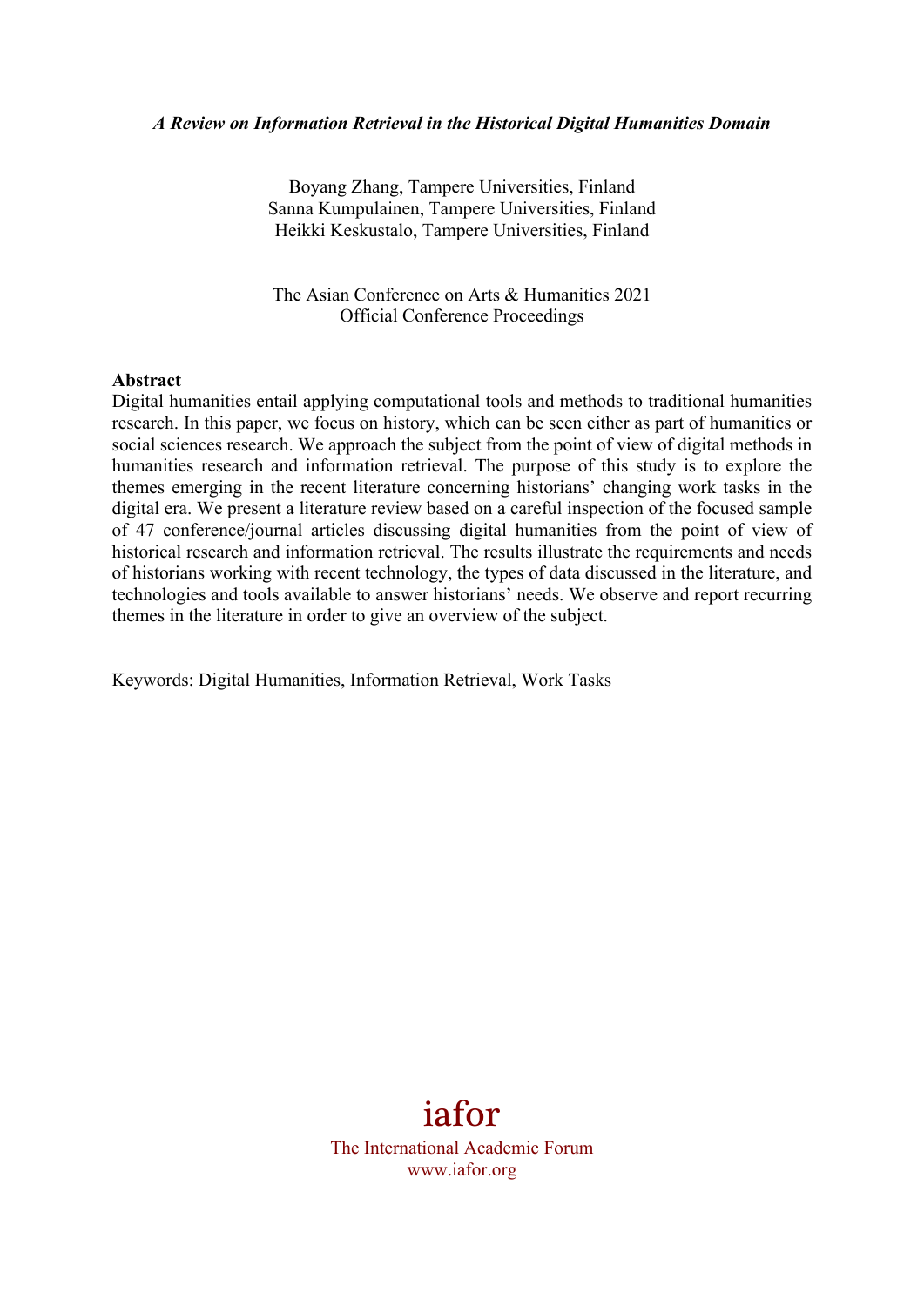#### **Introduction**

Due to various large-scale efforts focusing on digitizing historical sources, the number and type of digital historical documents available have dramatically increased (Anderson, 2004). *Information retrieval* (IR) from digital historical sources can provide historians with valuable access to a significant amount of historical information, and it is a vast and diffuse field of study. Our motivation in this paper came from our desire to understand what kinds of issues the recent literature deals with regarding the digital humanities, historians' work, and information retrieval. This paper's point of departure is the following overall research question: *what kinds of themes emerge* in the recent scientific literature discussing *historians' information retrieval in the digital era*? We elaborate this general question by articulating the following sub-questions (RQ1-RQ3):

- RQ1: What kinds of *requirements and needs* of historians working with digital sources are reported in the literature?
- RQ2: What *types of data* are discussed in the literature?
- RQ3: What kinds of modern *technologies and tools* are utilized in the literature?

## **Method**

To conduct a systematic literature review, we utilized Fink's process model entailing (Fink, 2005) seven stages. Our *steps* included: (1) selecting the research question; (2) selecting the database(s) to search papers for the review; (3) defining the search terms; (4) setting the primary screening criteria to exclude irrelevant papers and include relevant papers; (5) applying the criteria; (6) reviewing the included papers; (7) presenting the synthesis of the results.

A growing number of IR researchers are discussing evaluating methods and experimenting with technologies/tools. Kelly et al. (2013) review the interactive information retrieval systems (1967-2006) which begin to innovate in methods and algorithms. Continuously, our overall goal is to get a grasp of the themes emerging in recent literature regarding IR in the historical digital humanities domain. We desire to find out about the different viewpoints related to historians' work in digital environments. To facilitate our exposure to various viewpoints, we decided to use a two-fold strategy. First, we harvested a large set of papers limiting ourselves to high-quality sources and using a systematic query approach combining the main concepts focusing on our subject of interest. Admitting that many relevant documents might not match our search expression (due to their specific topic or level of abstraction), we augmented the initial set of articles retrieved by additional papers based on intellectual searching effort. Subsequently, we gathered a set of papers that collectively shed light on information retrieval in historians' work tasks in the digital era.

Regarding the first step (see above), our overall research question was to find out what kinds of themes emerge in recent scientific literature when we focus on IR in the historical digital humanities domain. In the second step, three databases were selected for searching, in our case EBSCO, ProQuest and Scopus. In the third step, keywords were selected to describe the concepts of "history" or "historical", "digital humanity" or "digital humanities", and "information retrieval" related research. We decided to utilize the query "histor\* OR (digital humanit<sup>\*</sup>)" AND "information retrieval" after several tryouts in EBSCO and ProQuest databases. Based on the result set analysis, this query facilitated exposure to a variety of viewpoints taken in the studies, while simultaneously keeping the result set reasonably small.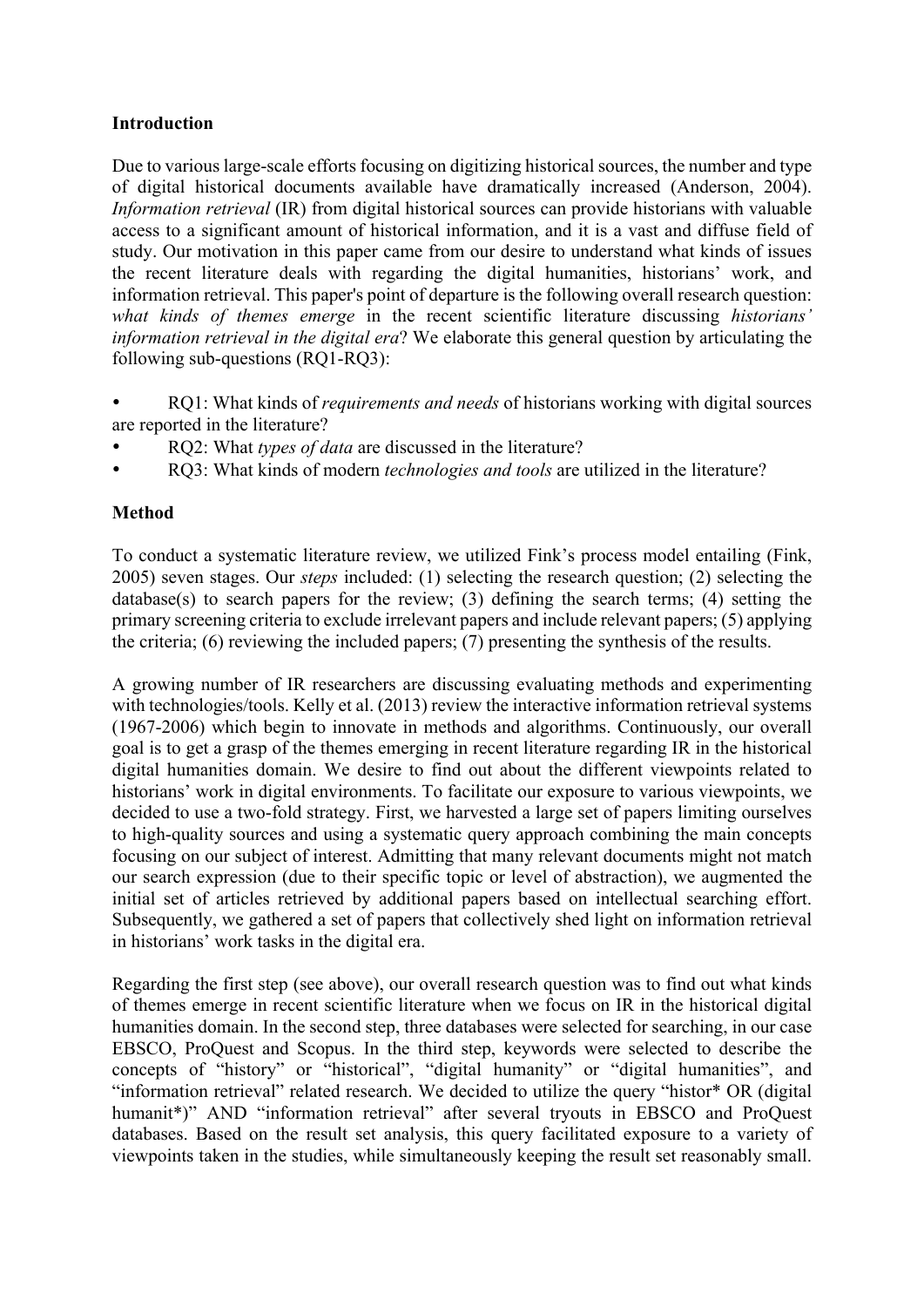Similarly, in Scopus database, we used the query ALL((histor\* AND (digital humanit\*)) AND (information retrieval) ) AND ( LIMIT-TO ( LANGUAGE,"English" ) ).

Regarding steps four and five, our selection criteria included the sole publication language *English*; full texts of peer reviewed conference or journal articles were accepted. The thirdparty citation software Zotero was applied to download the references for setting up a data extraction table. The period of the publications was restricted from 1997 to 2017, without other constraints. Regarding step six, the first author inspected abstracts regarding 98 papers retrieved. During this phase five duplicate articles and 54 non-relevant papers were detected (See Table 1). Duplicates and non-relevant papers were removed from the original set of 98 documents. The remaining set of 44 relevant papers was supplemented by 3 relevant papers acquired based on snowballing technique used to retrieve strong related papers (Wohlin, 2014). The remaining 47 papers were read by the first author in their entirety, and a data extraction table was created based on reading. Our conceptual analysis in the remainder of this paper is based on this set of 47 documents.

| <b>Database</b>                                                                                                  | Number of<br>articles |
|------------------------------------------------------------------------------------------------------------------|-----------------------|
| Size of the document set retrieved from                                                                          | 23                    |
| <b>EBSCOhost</b>                                                                                                 |                       |
| (searched 02.05.2018)                                                                                            |                       |
| Size of the document set retrieved from ProQuest<br>(searched 02.05.2018)                                        | 39                    |
| Size of the document set retrieved from Scopus<br>(searched 02.05.2018)                                          | 41                    |
| Duplicate articles observed in the search results of<br>EBSCOhost, ProQuest and Scopus (inspected<br>03.05.2018) | 5                     |
| Number of distinct articles after checking the<br>abstracts and the titles                                       | 98                    |
| Number of documents excluded based on the<br>inspection of titles, abstracts and full texts.                     | 54                    |
| Data sample included for the review after reading<br>the whole articles                                          | 44                    |
| Additional articles retrieved from the other sources<br>(Google Scholar)                                         | 3                     |
| Number of articles in the final set selected for the<br>review                                                   | 47                    |

| Table 1: Number of Documents in Search Results and During the Screening and Reviewing |  |
|---------------------------------------------------------------------------------------|--|
| <b>Processes</b>                                                                      |  |

Next, a data extraction table was created to facilitate the analysis of the articles and construct a summary of each individual paper. The design of this table enabled us to categorize relevant factors observed in the articles. The articles were first ranked by timestamp from the latest to the oldest. Then, each article was intellectually analyzed by the first author, and placed into one central or core category (*one-classification* scheme of qualitative analysis) (Suter, 2012). As the seventh (and the final step), the articles' analyses and results will be presented in the next section. They are based on the data extraction table and illustrate the themes emerging in the recent scientific literature discussing historians' IR in the digital era. In this study, the creation of the classification schemes used in the analyses was based on the first author's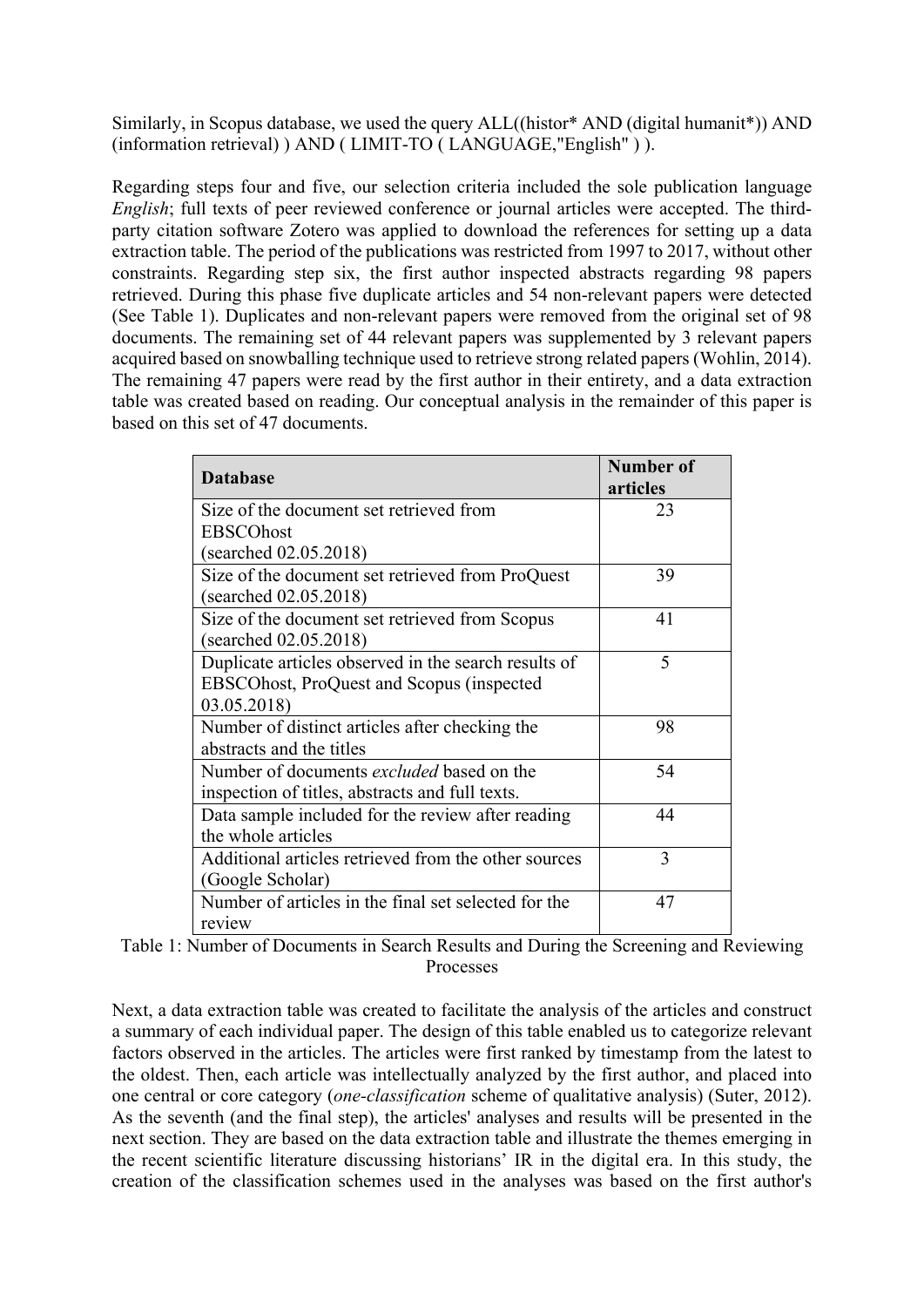interpretations while reflecting the major conceptual aspects present in the papers from the research questions' point of view. Admittedly, it would be possible to create also slightly different schemes based on the same data, e.g., by selecting the level of the conceptual granularity used in the analyses differently. In the next chapter, the classification of the articles (see Tables 2 and 3) is based on the data extraction table explained above. In both tables each article is placed into one central category of the one-classification scheme based on the first author's intellectual selection.

# **Result**

In relation to historians' IR in digital collections, various user requirements and needs, types of data, tools and technologies were observed. We were interested in seeing how these themes are discussed (in a conceptually more detailed level) in the set selected based on the systematic review. Our article selection method clearly facilitated exposure to a large variety of topics yet having a shared conceptual core (digital humanities, history, and information retrieval). Using modern tools and technologies can be beneficial for the historians' tasks, but the user task must be understood first. Therefore, in the following subsections, we will first unveil what kinds of user requirements and needs were discussed in the literature. Each paper was categorized into *one* class based on the user requirements discussed in the paper (Table 2). In case several dimensions of the user requirements were observed in the paper, the author used his own best judgement to select the most pertinent one. Secondly, this analysis is followed by describing the types of data, and tools and technologies discussed in the reviewed literature. Each paper was also categorized into *one* class, but this time based on the combination of the data type and the technologies/tools used. These final two one-class classification schemes were formed to observe relevant themes in the articles during their intellectual inspection. Table 3 explicates the technologies and tools, in connection to the data types discussed in the papers.

# **1. Users' requirements and needs**

In 11 of the 47 papers, the theme of user-centered solutions to *accessibility* of historical information was discussed, especially from the point of view of *navigating* various types of data. Furthermore, *simplicity* was often brought into focus, related to offering clear and simple solutions including small size vocabularies and detailed information which can help historians to get exactly what they need (11 out of 47 articles). 8 out of 47 articles discussed the *interpretation* of the documents, the requirement of transparency, and the clarity of complex historical documents. *Standardization* is needed to de-construct and de-compose various evaluating criteria (7 out of 47 articles) to deal with issues such as historical astronomical resources and event timelines. Additionally, various approaches have been used to ensure *accuracy* related to historical information retrieval (7 out of 47). There were also a few studies discussing the *efficiency* (3 out of 47).

| Users'        | <b>Number</b> | <b>Source</b>                                      |
|---------------|---------------|----------------------------------------------------|
| requirements  | of            |                                                    |
| and needs     | articles      |                                                    |
| Accessibility | 11            | (Anderson, 2004; Clifford et al., 2016; Coleman,   |
|               |               | 2006; Gregory & Schwartz, 2009; Huang &            |
|               |               | Soergel, 2006; Kemp, 2009; Kunz, 2007;             |
|               |               | Mackenzie et al., 2009; Schwartz, 2015; Smiraglia, |
|               |               | 2003; Wilson, 2009)                                |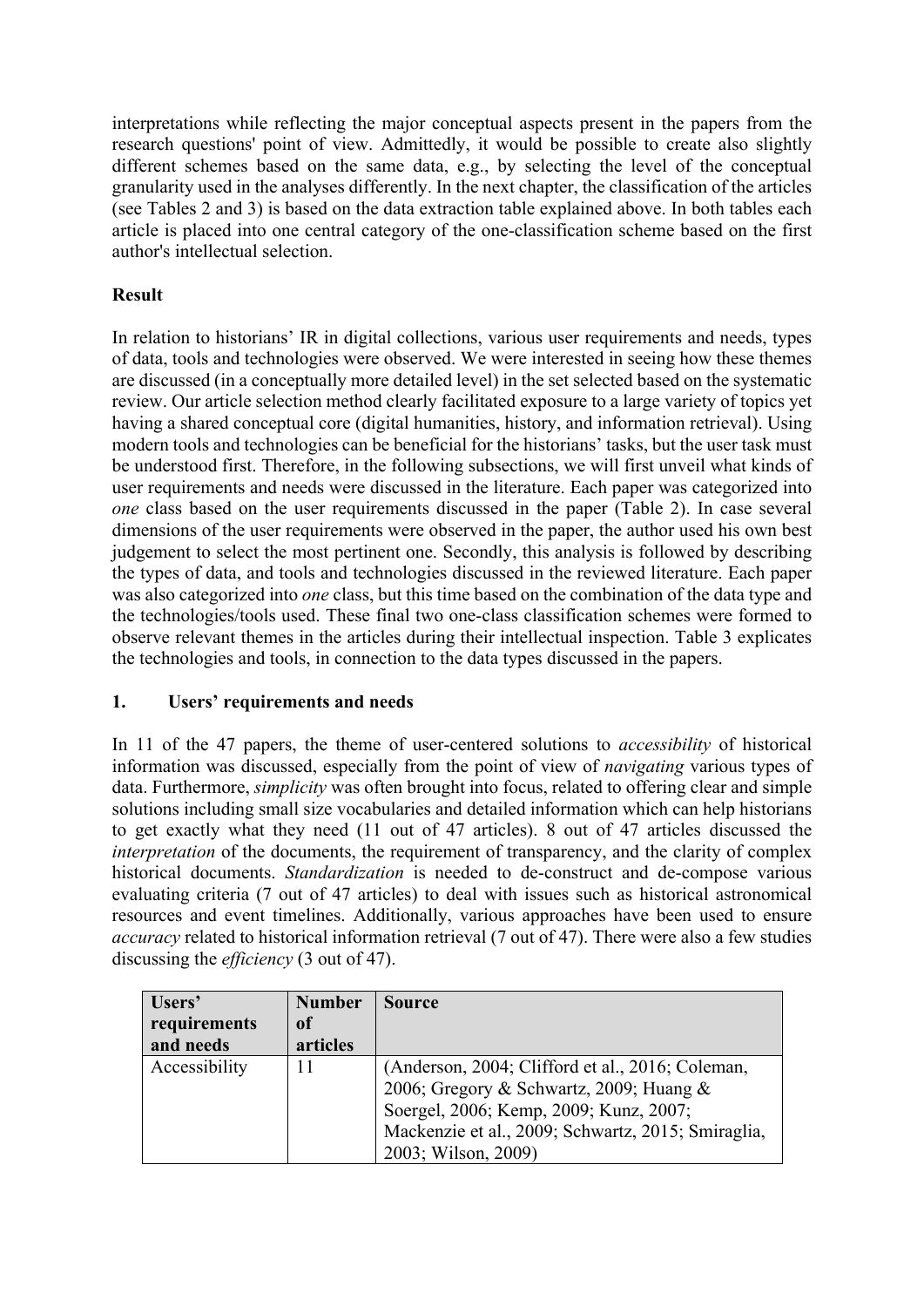| Simplicity      | 11             | (Hinrichs et al., 2015; Isoda et al., 2009; Jänicke et<br>al., 2015; Lin et al., 2008; Matei, 2009; Porter,<br>2006; Saiti & Prokopiadou, 2008; Ullyot, 2014;<br>Uzwyshyn, 2007; Yang & W. K. Luk, 2003; Zeng<br>et al., 2014) |
|-----------------|----------------|--------------------------------------------------------------------------------------------------------------------------------------------------------------------------------------------------------------------------------|
| Interpretation  | 8              | (Beatrice et al., 2017; Erjavec, 2015; Joint, 2009;<br>Jones et al., 2001; Mizzaro, 1997; Thiel et al., 2004;<br>Webb et al., 2017; Wettlaufer et al., 2015)                                                                   |
| Standardization | $\overline{7}$ | (Cole & Leide, 2003; Garfield, 2009; Lifante &<br>Madrid, 2015, 2015; Othman & Salahuddin, 2015;<br>Rodríguez et al., 2017; Shabajee et al., 2006)                                                                             |
| Accuracy        | 7              | (Heuser & Le-Khac, 2011; Jarlbrink & Snickars,<br>2017; Järvelin et al., 2016; Kettunen et al., 2016;<br>Kramer et al., 2011; McEathron, 2002; Read et al.,<br>2016)                                                           |
| Efficiency      | 3              | (Petrelli & Clough, 2012; Saracevic, 2008;<br>Wiesman et al., 2004)                                                                                                                                                            |

Table 2: Dimensions of Users' Requirements and Needs Discussed in the Articles Reviewed

## **2. Types of data and technologies/tools**

This subsection analyzes the articles from the point of view of the data types and technologies/tools discussed. A considerable number of articles (36 out of 47) studied solely *digital* documents, while 11 articles addressed digital and non-digitalized documents.

The articles' common theme was to address classification, categorization, *and ranking* (14 out of 47). Combinations of different document types as *multimedia* were often discussed (10 out of 47 articles) including formats such as text and video; text and audio; text and image; text and GIS; or a combination of various digital resources. The usage of more than one document type has been considered to be a worthy character trait in historical research. *Citation index and annotation*, which include commenting, explaining and interpreting information, was a topic of seven (7) articles. Similarly, the analysis of *Geographic Information System* (GIS) was the topic of seven articles. Visualization techniques attracted relatively less attention with 5 articles. The rest of the papers handled audio- and multi-language-related topics.

| Functions       | Types of data | Technologies and tools                                 |
|-----------------|---------------|--------------------------------------------------------|
| Classification, | Digital texts | Standardization of historical astronomical resources   |
| categorization, | Digital texts | (Rodríguez et al., 2017)                               |
| ranking         | Digital texts | Segmentation tools at digitization Zissor (Jarlbrink & |
|                 | Digital texts | Snickars, 2017)                                        |
| 14 out of 47    | Digital texts | OCRed errors analysis tools (Kettunen et al., 2016)    |
|                 | Digital texts | ToTrTaLe pipeline tool with tokenisation,              |
|                 | Digital texts | transcription (Erjavec, 2015)                          |
|                 | Digital texts | Metadata Core Categories (Steiner & Koch, 2015)        |
|                 | Digital texts | Standardize information retrieval parameters (Lifante  |
|                 | Digital texts | & Madrid, 2015)                                        |
|                 | Digital texts | Topic model through linguistic categories (Ullyot,     |
|                 | Digital texts | 2014)                                                  |
|                 | Digital texts | CALIS and CDSSP library IR tools (Zeng et al.,         |
|                 | Digital texts | 2014)                                                  |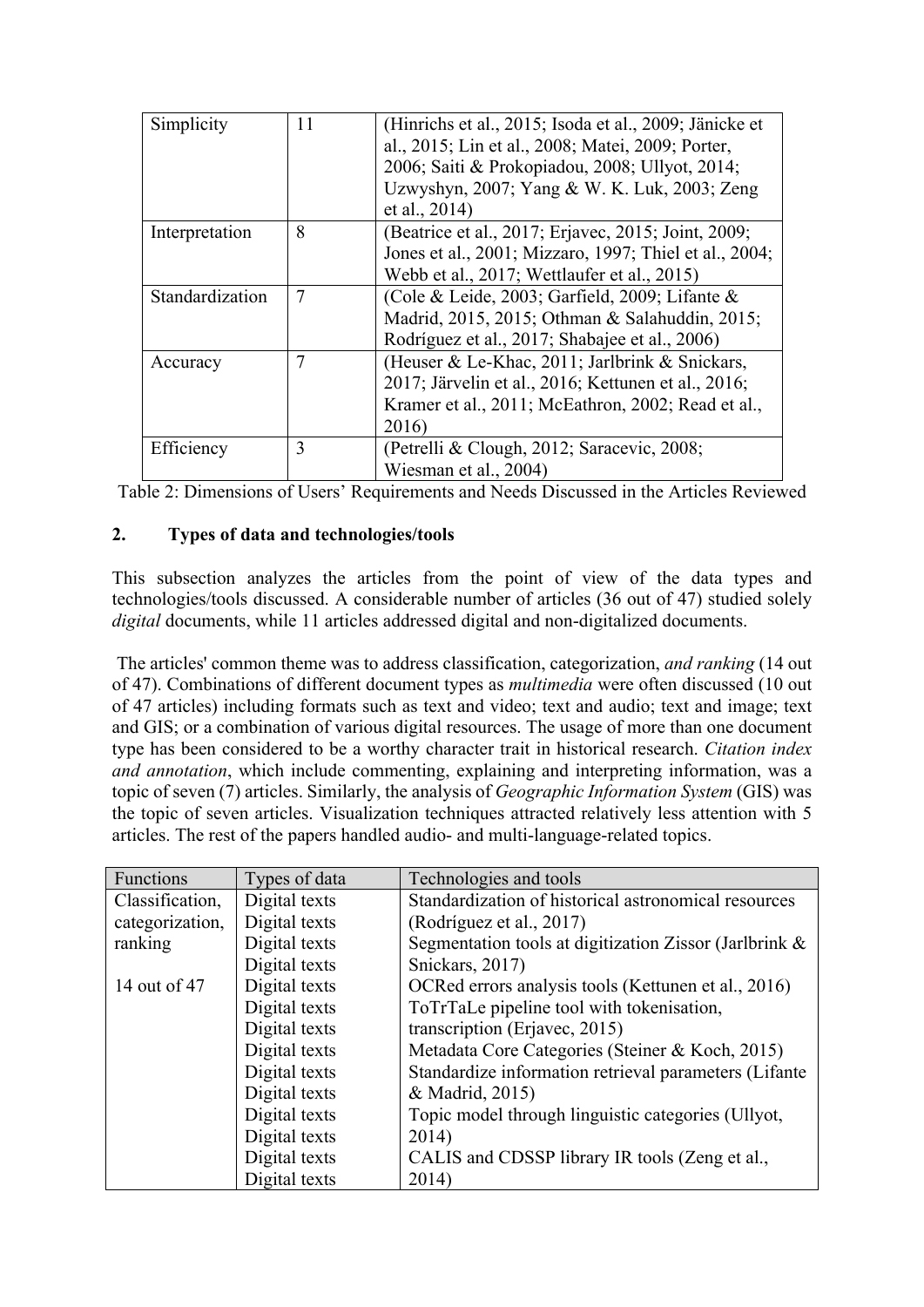|                  |                    | IR systems retrievals with user relevance (Saracevic,                                          |
|------------------|--------------------|------------------------------------------------------------------------------------------------|
|                  |                    | 2008)<br>An algorithm for suffix stripping (Porter, 2006)                                      |
|                  |                    | Postmodern way of catalog (Smiraglia, 2003)                                                    |
|                  |                    | Cartographic work for new mechanisms IR                                                        |
|                  |                    | (McEathron, 2002)                                                                              |
|                  |                    | Machine translation CLIA systems (Jones et al.,                                                |
|                  |                    | 2001)                                                                                          |
|                  |                    | Chronological order ranking of documentation                                                   |
|                  |                    | (Mizzaro, 1997)                                                                                |
| Combinations     | Digital texts and  | Text mining with commodities and geographical                                                  |
| of different     | locations          | location (Clifford et al., 2016)                                                               |
| types (text and  | Digital texts and  | WissKI connect both texts and other forms of objects                                           |
| video,           | others             | (Wettlaufer et al., 2015)                                                                      |
| multimedia,      | Digital images     | Image filtering techniques (Kramer et al., 2011)                                               |
| and so on)       | Digital multimedia | Robust inference platform with multiple sources (Lin                                           |
|                  | Digital texts and  | et al., 2008)                                                                                  |
| 10 out of 47     | libraries          | Historical & statistical database of libraries' online<br>catalogs (Saiti & Prokopiadou, 2008) |
|                  | Digital multimedia | Multimedia information visualization system                                                    |
|                  | Digital texts and  | (Uzwyshyn, 2007)                                                                               |
|                  | images             | Tools for historians to make use of online retrieval                                           |
|                  | Digital texts and  | (Anderson, 2004)                                                                               |
|                  | networks           | Graphical representation of meta-information on                                                |
|                  | Digital multimedia | documents (Wiesman et al., 2004)                                                               |
|                  | Digital texts and  | Historical multimedia collection (Shabajee et                                                  |
|                  | records            | al., $2006$                                                                                    |
|                  |                    | Topic with speech evidence (Huang & Soergel,<br>2006)                                          |
| Citation index,  | Digital texts      | Curation automatic process of data with manual                                                 |
| annotation       | Digital newspapers | checking (Beatrice et al., 2017)                                                               |
| (Interpretation) | Digital texts      | Query method to index words (Järvelin et al., 2016)                                            |
|                  | Digital texts      | Translating and visualizing data to interpretable                                              |
| 7 out of 47      | Digital library    | forms (Heuser & Le-Khac, 2011)                                                                 |
|                  | Digital texts      | Citation analysis tools towards bibliometric data                                              |
|                  | Digital films      | (Garfield, 2009)                                                                               |
|                  |                    | Google digitized book library (Joint, 2009)                                                    |
|                  |                    | Modern bibliography, cataloging, classification, $\&$                                          |
|                  |                    | indexing (Coleman, 2006)                                                                       |
|                  |                    | Bask-based interfaces for index and                                                            |
| <b>GIS</b>       | GIS data           | annotating_COLLATE (Thiel et al., 2004)<br>Historical GIS and spatial history (Schwartz, 2015) |
| (Geographic      | GIS data           | Automatic GIS generation footprint polygons (Isoda                                             |
| Information      | GIS data           | et al., 2009)                                                                                  |
| System)          | GIS data           | GIS with SDI (Spatial data infrastructures) (Wilson,                                           |
|                  | GIS data           | 2009)                                                                                          |
| 8 out of 47      | GIS data           | Database, GIS contribute to historical study                                                   |
|                  | GIS data           | (Mackenzie et al., 2009)                                                                       |
|                  | GIS data           |                                                                                                |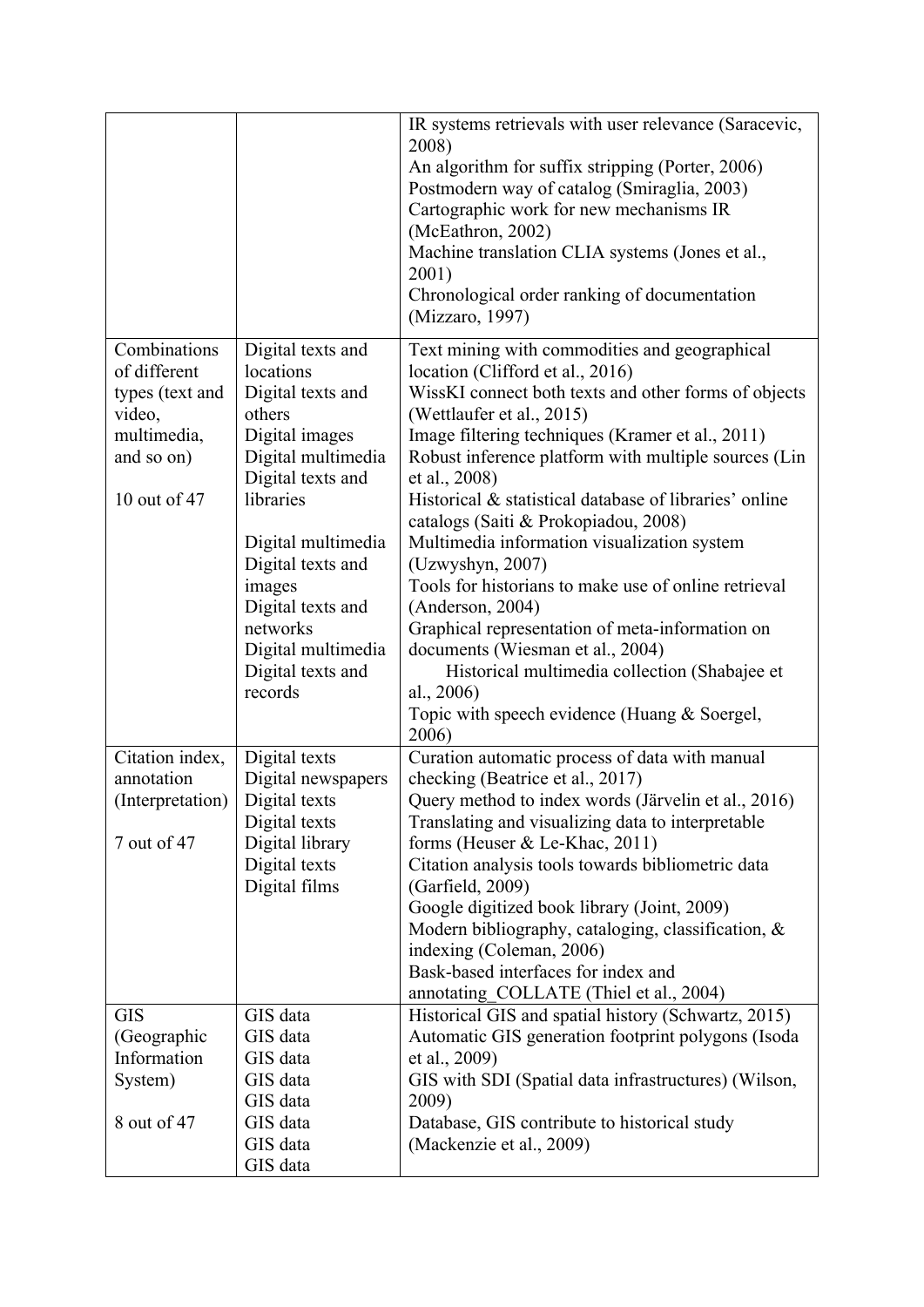|               |                   | GIS tools to explore and visualize historical events |
|---------------|-------------------|------------------------------------------------------|
|               |                   | (Kemp, 2009)                                         |
|               |                   | Historical GIS tools (Gregory & Schwartz, 2009)      |
|               |                   | Visualization tools of geographic locations (Matei,  |
|               |                   | 2009)                                                |
|               |                   | HGIS historical GIS info (Kunz, 2007)                |
| Visualization | Digital documents | Historical mapping and visualization tools (Read et  |
|               | Digital texts     | al., $2016$                                          |
| 4 out of 47   | Digital texts     | Text mining and information visualization tool       |
|               | Digital texts     | (Hinrichs et al., 2015)                              |
|               |                   | Text Re-use Alignment Visualization TRAViz           |
|               |                   | (Jänicke et al., 2015)                               |
|               |                   | Visualization scheme for key words (Cole $&$ Leide,  |
|               |                   | 2003)                                                |
| Multi-        | Digital texts     | Index Islamicus on Islamic History and Civilization  |
| language,     | Digital library   | (Othman & Salahuddin, 2015)                          |
| 3 out of 47   | (image)           | CLIR cross-language IR tools (Petrelli & Clough,     |
|               | Digital texts     | 2012)                                                |
|               |                   | Multi-language interpretation (English/Chinese)      |
|               |                   | (Yang & W. K. Luk, 2003)                             |
| Audio         | Digital Audio     | Semantic analysis via audio analysis techniques      |
| 1 out of 47   |                   | (Webb et al., 2017)                                  |

Table 3: Types of Data and Technologies/Tools

Primary sources refer to the original documents which may contain large amount of number of fragmented information (Anderson, 2004; Clifford et al., 2016; Saiti & Prokopiadou, 2008). Modern technologies and tools provide certain access orders and logic sequences for historians to retrieve the information needed which can be regarded as secondary source (Coleman, 2006). In table 3, a list of tools discussed in the context of historical information retrieval is presented as more specific functionalities. They offer various systematical methods to retrieve often relatively disordered and scattered documents. The digital documents may include many types of digitalized media contents, including texts, videos, audios, images, newspapers, libraries, multimedia, GIS and so on. Table 3 classifies the technologies/tools which were used in the literature reviewed by functionalities. Our purpose is to illustrate the overall point of view in order to understand what types of data were discussed in the historical information retrieval literature and what kinds of modern technologies and tools were utilized in these papers. Regarding the research questions (see Section 1), Table 3 combines answers to RQ2 and RQ3 .

*Classification, categorization, ranking*. Articles were selected into this classification category based on the functionalities of the technologies and tools discussed in the papers. Rodríguez et al. (2017) propose the standards of elements for cataloguing descriptive historical astronomical resources. Jarlbrink & Snickars (2017) describe the problems emerging during transforming original historical prints through segmentation and optical character recognition into digital form. Kettunen et al. (2016) investigate the effectiveness of named entity (NE) recognition from historical text. Erjavec, T. (2015) studies the collection of Slovene historical texts with pipeline tool for teaching purposes; the pipeline tools provide tokenization, transcription, tagging and lemmatization for documents with added in-line annotation. Steiner & Koch (2015) provide metadata core categories and acquisition rules by analyzing text materials and images, museum objects and artifacts. Lifante & Madrid. (2015) digitalize and standardize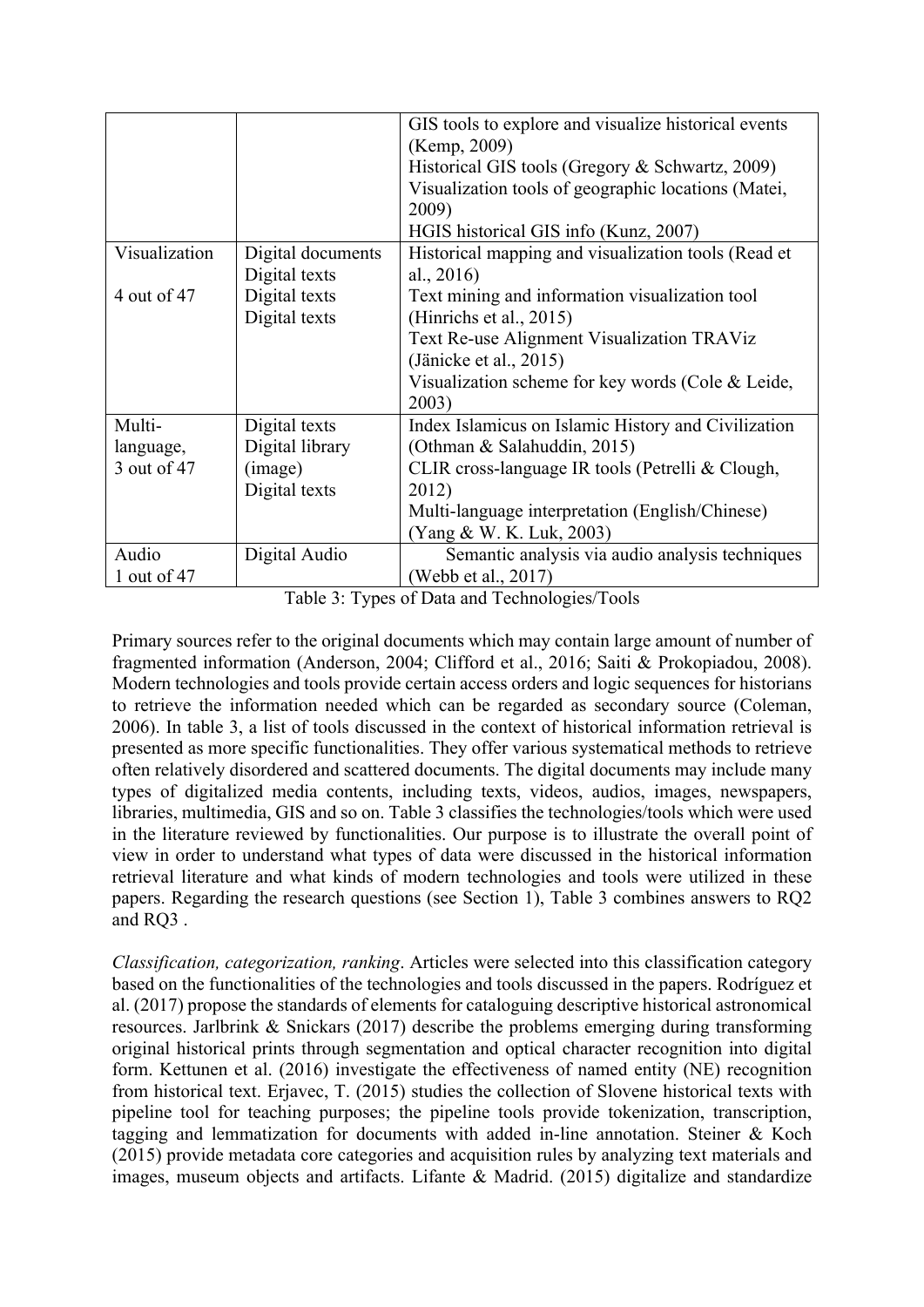information retrieval parameters on a considerable amount of historical information stored in non-computerized formats. Ullyot (2014) provides a topic model of machine-readable transcriptions to simplify historical linguistic categories. Zeng et al. (2014) illustrate scarce sources as one-step access as document supply service platform to retrieve literature resources in China Academic Library. Smiraglia (2003) illustrates postmodern catalogs to explore the informative capability of works. McEathron (2002) studies new mechanisms for using historical cartographic works as entities for information retrieval. Jones et al. (2001) shed light on machine translation and cross-language information tools to overcome language barriers between the history of English and Japanese.

*Combinations of different types.* Articles were selected into this category to include technologies and tools dealing with multiple media types. Clifford et al. (2016) identify the relationships between texts and commodities, geographical locations and dates to map the changing geography. Wettlaufer et al. (2015) explore the relationships between texts and museum objects with semantic web technologies to support user experiences. Kramer et al. (2011) process the analog land-use maps to digital European historical land-use database to enhance the image filter techniques. Lin et al. (2008) investigate the robust inference platform for real-life knowledge discovery and integration over different distributed sources. Saiti & Prokopiadou (2008) examine internet as post-graduate students' primary information source and how to perform fast information retrieval from the combination of historical and statistical database. Uzwyshyn (2007) studies the multimedia visualization and interactive systems to connect sider spectrum of media elements. Anderson (2004) provides modern tools on classification and categorization for historians to make use of online retrieval. Wiesman et al. (2004) present the concept of metabrowing to present networkswhich are related to the digital document contents of different types. Shabajee et al. (2006) develop a prototype for digital resource discovery portal from historical multimedia collection with semantic web technologies. Huang & Soergel (2006) investigate the relevance between speech and topic note, and make connections between evidence and a topic.

*Citation index, annotation.* Articles were selected into this category based on the technologies and tools utilizing citation index and annotation methods. Beatrice et al. (2017) evaluate largescale digital and literary documents to assist the automatic process of extensive data with manual checking. Järvelin et al. (2016) presents a traditional test collection-based evaluation on the effectiveness of information retrieval, using fuzzy string matching methods in generating query expansion terms for retrieving historical documents written in a highly inflectional compound language (Finnish). Heuser & Le-Khac (2011) bring out ways of translating and visualizing data into readily interpretable forms. Garfield (1998) discusses the retrieval of related bibliometric data from citation analysis. Joint (2009) studies the settlement of Google's digitized books, and discusses various related philosophical and moral issues. Coleman (2006) considers user-centered way of thinking regarding designing digital information organizations and services. Thiel et al. (2004) investigate the designing of content and content-based knowledge working environment for distributed user groups to work with digital document sources.

*GIS.* Articles were selected into this category based on the technologies and tools dealing with geographic information system (GIS) information. Schwartz (2015) combines text mining and GIS to bring out spatial relationships on any kind of documents. Isoda et al (2010) develop an automatic tool to generate realistic virtual reality (VR) models based on GIS data to have easy access to virtual space. Wilson (2009) uses spatial data infrastructures to develop GIS standards that can be globally accepted. Mackenzie et al. (2009) discuss the usage of GIS to provide a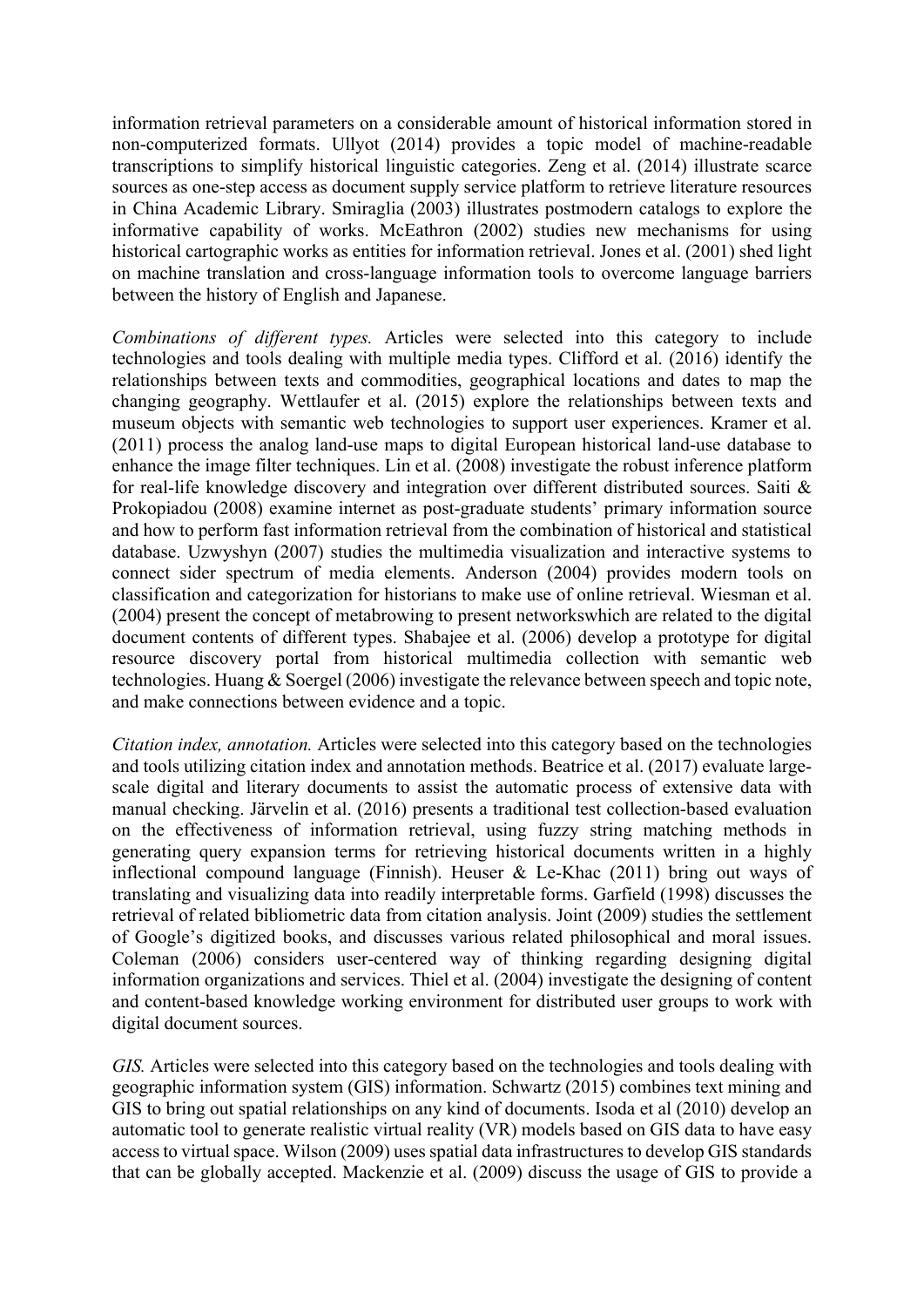mapping function via Web Map services. Kemp (2009) discuss GIS in the context of exploring and visualizing historical events. Gregory & Schwartz (2009) propose a tool on historical GIS to better understand the past's geographies. Matei, S. (2009) discusses the multi-dimensional tools to visualize geographic realities. Finally, Kunz (2007) studies GIS data concerning Germany's states and territories during the nineteenth century.

*Visualization.* Articles were chosen into this category based on including technologies and tools dealing with visualization methods. Read et al. (2016) analyze the importance of technologies in modern historical researches to advance humanitarian information systems. Hinrichs et al. (2015) combines text mining tools and visualization method in large-scale environmental history to study commodity trade. Jänicke et al. (2015) provide text re-use alignment visualization tool to assist users' engagement on historical and modern texts. Coleman (2006) considers user-centered way of thinking in designing digital information organizations and services.

*Multi-language.* Articles were categorized into this group based on discussing technologies and tools dealing with multiple languages. Othman & Salahuddin (2015) measure the relevance status of index salamicus on Islamic history and Vicilization to rank documents and provide better way of indexing. Petrelli & Paul Clough. (2012) develop cross-language information retrieval prototype on Italian to English image retrieval system with studies on user's search behaviors. Yang & Luk (2003) show the automatic thesaurus tool to retrieve multi-language background documents with interpretation.

*Audio.* This final group includes the articles focusing on audio technologies and tools. Webb et al. (2017) interpret audio files by generic audio analysis methods to extract semantic information from digital audio files.

#### **Discussion**

*Requirements and needs.* To answer the question regarding the requirements and needs of historians, the selected literature was categorized into accessibility; simplicity; interpretation; standardization; accuracy and efficiency (Table 3). From the users' perspective, accessibility is required by historians to perform information retrieval. The IR tools design could engage users in planning and adopt the search items satisfying users' requirements and needs (Anderson, 2004; Clifford et al., 2016; Coleman, 2006; Huang & Soergel, 2006; Smiraglia, 2003). Moreover, the significance of simplicity of information retrieval equally requires attention. Can historians retrieve the needed information simply? Research in user-centered information retrieval has begun to depict specific requirements and needs of historians, related to issues such as events, dates, and gender (Hinrichs et al., 2015; Isoda et al., 2009; Saiti & Prokopiadou, 2008). Apparently, the retrieved items need to be interpreted according to the requirements and needs of the users. Moreover, the context in which the items are interpreted is important (Beatrice et al., 2017; Erjavec, 2015; Joint, 2009; Jones et al., 2001). The sources of retrieval and documents should be standardized by utilizing common parameters. Standard information retrieval tools can be provided for historians, by utilizing applications such as PHP, HTML, GIS, CSS, WWW. Yet, also the accuracy and efficiency should be enhanced in the design of information retrieval tools for historians to satisfy their requirements and needs.

*Types of data.* Base on this literature review, it is obvious that information retrieval has exerted a profound impact on modern history- related research. Admittedly, the utilization of digital format has become a tendency (Heuser & Le-Khac, 2011; Jarlbrink & Snickars, 2017; Matei,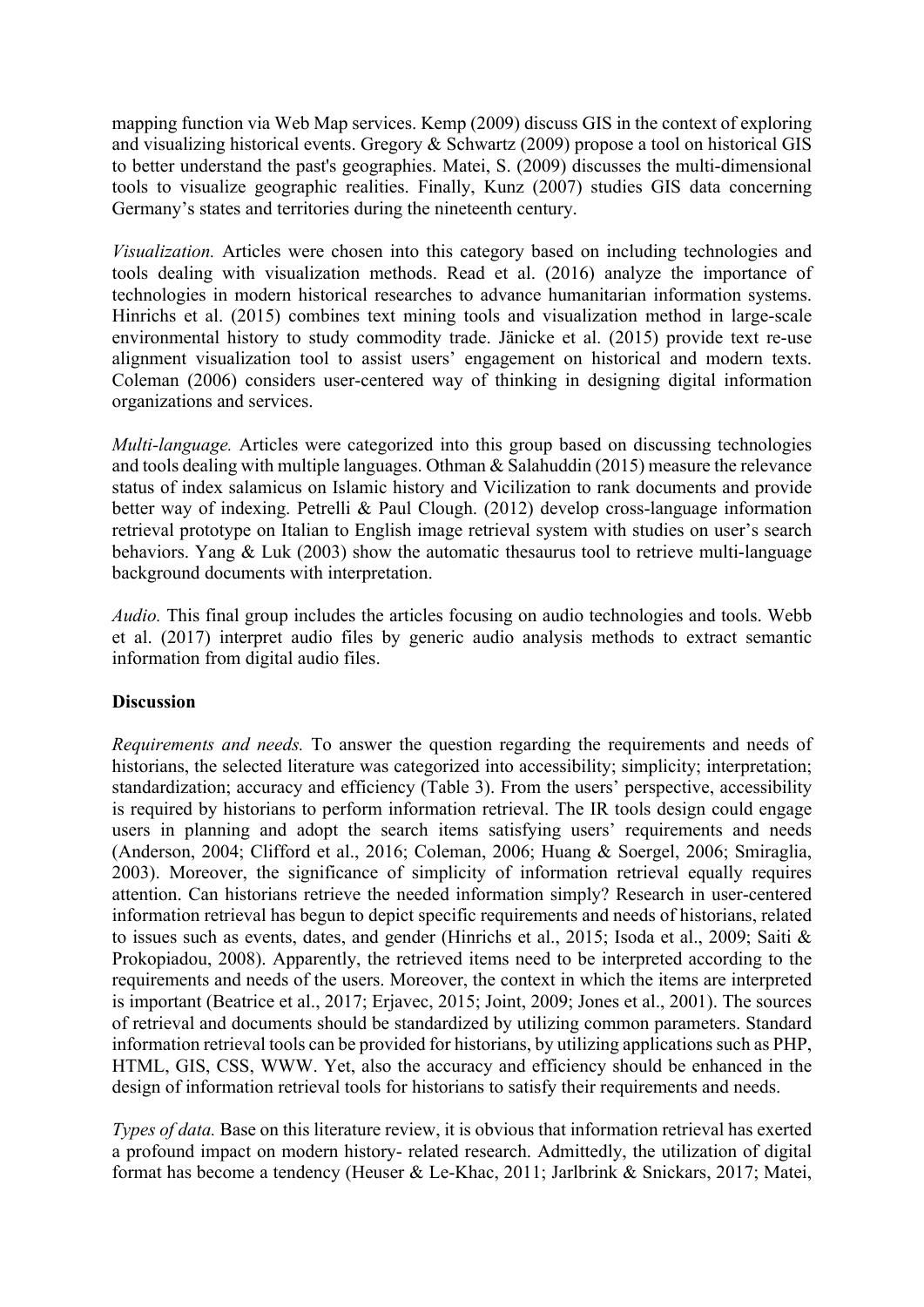2009; Schwartz, 2015; Shabajee et al., 2006). Digital documents have gradually become a preferred form by the historians (Anderson, 2004; Case, 1991; Kettunen et al., 2016). The retrieval of digital historical documents has fundamentally changed the way historians work. On the other hand, digitization has greatly improved the quality and speed of historical research (Kunz, 2007; Read et al., 2016).

*Technologies and tools.* Because the historical *primary* sources may consist of un-ordered raw data, to help working with this type of data, workflows (Joint, 2009); standards (Anderson, 2004; Coleman, 2006; Rodríguez et al., 2017; Saracevic, 2008); and ranking methods (McEathron, 2002; Mizzaro, 1997; Smiraglia, 2003) have been developed and discussed in the literature. At the same time, the significant processing challenges related to noisy data have been in the focus of many studies (Beatrice et al., 2017; Järvelin et al., 2016; Kettunen et al., 2016). Subsequently, methods and tools to deal with these challenges have been developed and critically discussed, for example, related to the segmentation and tokenization processes (Jarlbrink & Snickars, 2017).

The relationships between various media types also has been demonstrated in the literature (Lifante & Madrid, 2015). Examples of various points of views include combinations between texts, commodities, geographical location and dates (Clifford et al., 2016); texts, historical photographs and lantern slides, museum objects (Steiner & Koch, 2015); and texts and objects in general (video, audio, image, datasets, etc) (Lin et al., 2008; Saiti & Prokopiadou, 2008; Shabajee et al., 2006; Wettlaufer et al., 2015; Wiesman et al., 2004; Zeng et al., 2014).

Many studies discussed topics related to citation indexes and annotations. The readers can search and retrieve relevant topics by examining the cited references which are regarded by means of citation analysis (Garfield, 2009).Annotations are able to illustrate a content and context-based workflows and the knowledge of users (Thiel et al., 2004); locate the relevance between material and topics (Huang & Soergel, 2006; Othman & Salahuddin, 2015); translate and interpret to interpretable forms (Heuser & Le-Khac, 2011) and machine-readable forms (Ullyot, 2014) which can be applied to build connection with other RDF data models. For example, Erjavec (Erjavec, 2015) suggested a pipeline tool to perform tokenization and transcription for adding in-line linguistic annotations.

Finally, studies related to GIS (Geographic Information System) related topics were continuously carried out in relation to the development of digital documents, especially the development of historical GIS and spatial history (Gregory & Schwartz, 2009; Isoda et al., 2009; Kemp, 2009; Matei, 2009; Schwartz, 2015; Wilson, 2009); and, for example, mapping and locating historical land-use classes (Kramer et al., 2011; Kunz, 2007). Similarly to geolocation, visualization schemes have attracted a growing interest in recent years. For example, we may mention the topics of keywords visualization on specific topics (Cole & Leide, 2003) or variation between editions of both historical and modern texts (Jänicke et al., 2015); visual technology and crisis mapping using social media and SMS data (Read et al., 2016); environmental history exploration by text mining and information visualization on commodity trade (Hinrichs et al., 2015). Nevertheless, multi-language related information retrieval also brings the attention from researchers (Jones et al., 2001; Petrelli & Clough, 2012; Yang & W. K. Luk, 2003). Mistranslations can directly influence the effectiveness of the retrieval results.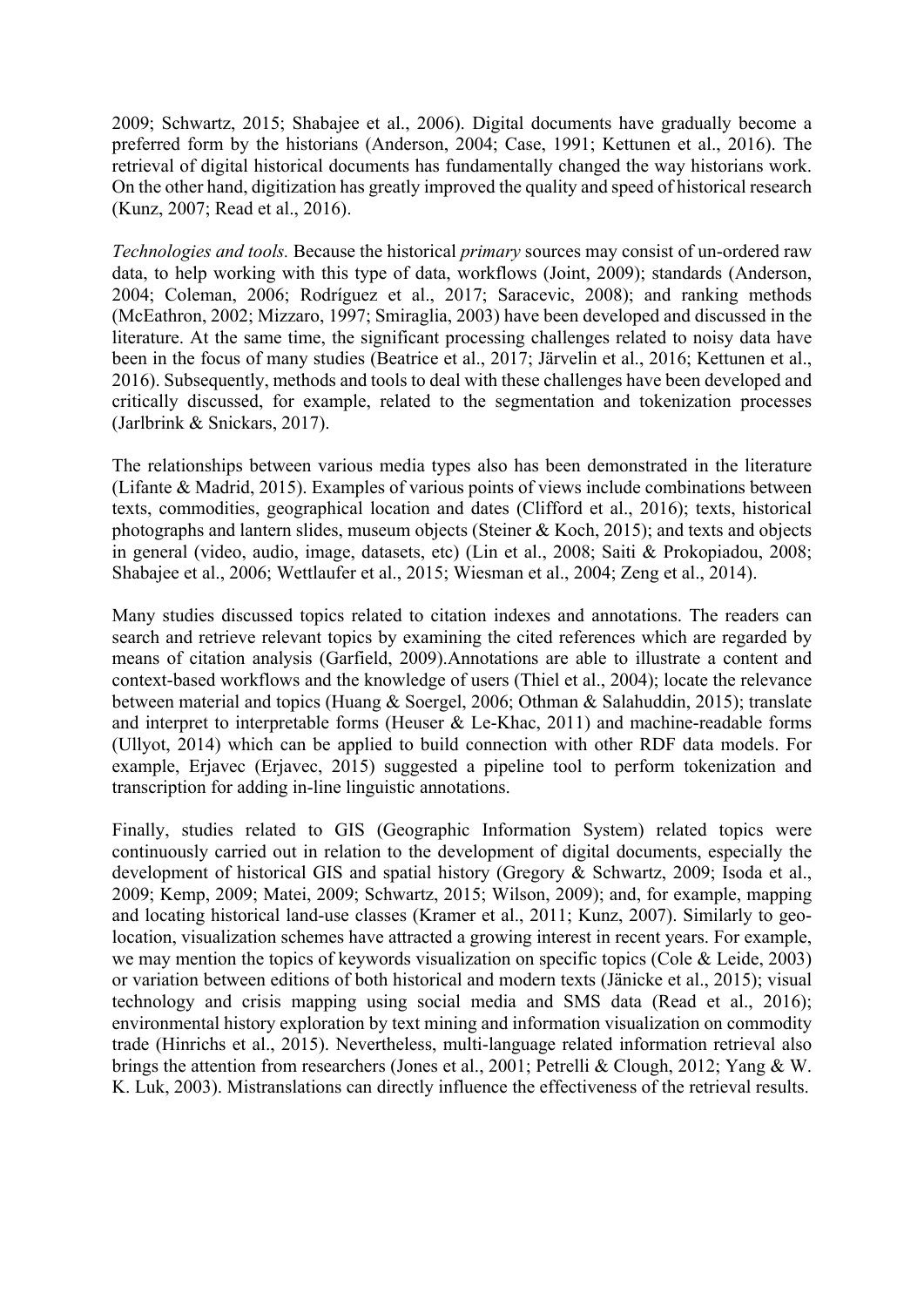#### **Conclusion**

In this paper we presented a systematic literature review on the topic of IR in the historical digital domain. Our goal was to explore the themes emerging in the recent scientific literature discussing this topic. We conducted a systematic literature review based on the Fink's sevenstep model. After querying three high quality databases, and performing the initial screening, 47 articles were selected for in-depth scrutiny. These papers discussed the topic from various viewpoints, thereby facilitating our exposure to a broad range of themes.

In conclusion, this research constructs an analytical framework in order to scrutinize information retrieval in the historical domain and understand digital historians' requirements and needs. The findings of this study indicate the types of methodological tools and procedures to support the historians performing work tasks. By identifying the historians' requirements and needs, it is vitally significant to locate appropriate information by using various information retrieval methods. The analysis was conducted to explore the requirements and needs of historians from diverse perspective in order to identify relevant factors discussed. Our analytical framework contained the following major elements to guide our attention while inspecting the papers:

- 1. Addressing the *requirements and needs* of historians.
- 2. Understanding on *types of data*;
- 3. Modern *technologies and tools* used.

Our system of analysis helps systematically address how modern information retrieval tools have been used to access historical information to satisfying historians' requirements and needs.

Advocating for meeting the *requirements and needs* of historians is vitally significant in designing information retrieval tools. The individual work tasks may vary significantly in history related tasks. Better understanding of various types of data objects (texts, images, audio, and video) allows historians to access and interpret the historical information with simplicity. In the process of historical information retrieval, utilization of standards may allow, e.g., the identification of common types of searches applied, and unified criteria. By taking advantage of technology, historians may access the valuable data more accurately and efficiently.

The second element was to understand *the types of data*. This paper focused on digital documents, which are machine-readable and computer-readable. Historians are able to read, store, transfer and retrieve digital documents. Corresponding to different types of data, different ways to analyze exist In case of textual documents, text mining techniques and Natural Language Processing (NLP) tools can be used to analyze the features o of the texts and to identify patterns of the text. Correspondingly, image recognition tools can be used to analyze images which contains historical photographs, such as images of lantern slides.

Moreover, video clips can be considered as a group of images composed together, with sound added. Specific methods exist to process information in audio documents. Last, based on analyzing Geographic Information System (GIS) data, it is possible to build geographic realities and 3D models in the historical domain and, e.g., visualize historical changes. Also, combination methods can be used to de-compose multiple types of data, for example, to manage multimedia existing in digital libraries (Uzwyshyn, 2007).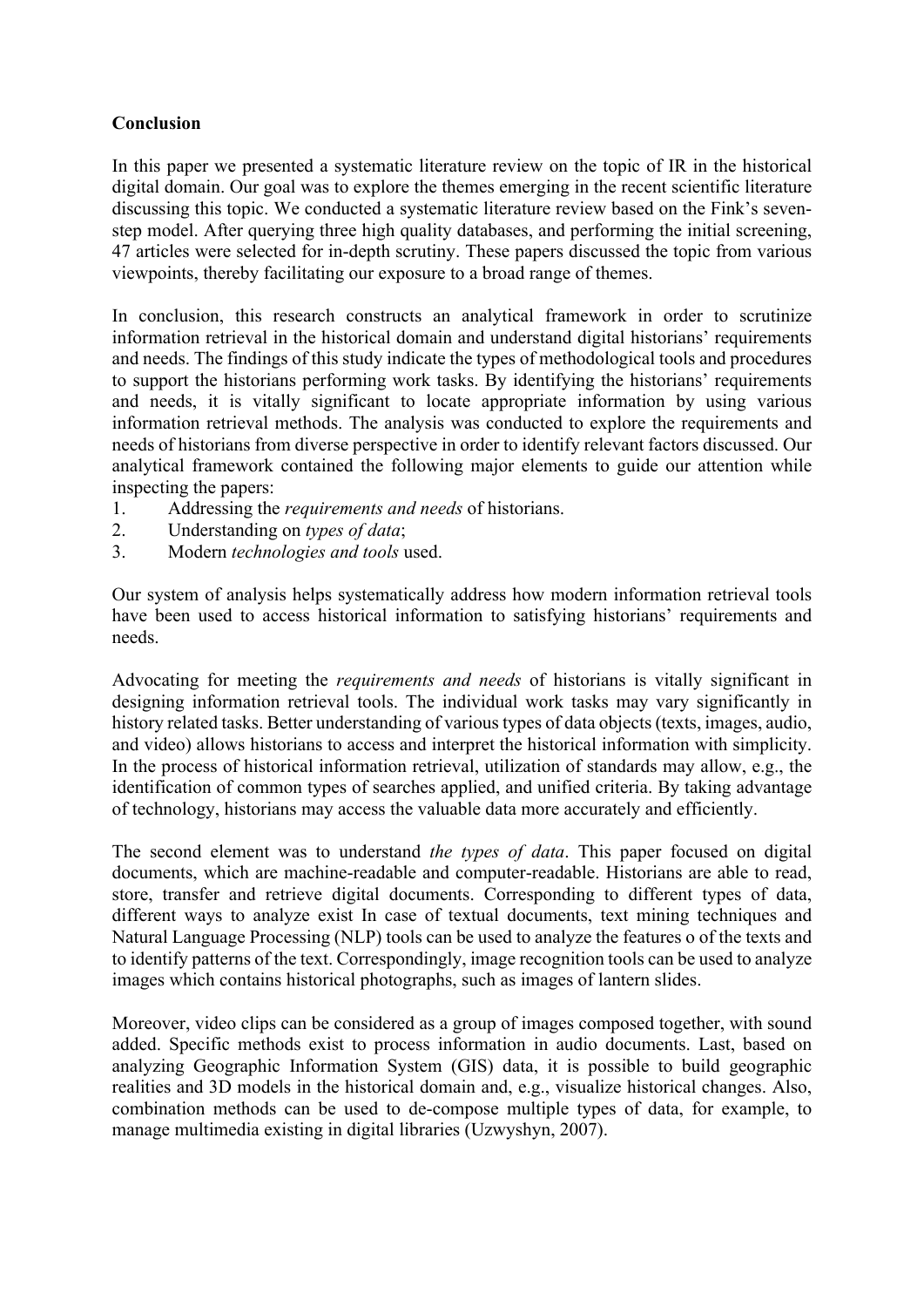This study aimed to provide a general view regarding the aspects of interest discussed recently in the domain of information retrieval in the historical digital humanities domain. In the future studies, the focus could be pointed towards more specific issues and further investigated, for example, how information retrieval tools can benefit more specific needs of the users accessing historical documents, and how to enhance the actual *task* performance based on understanding the practical requirements and actual needs of specific historians.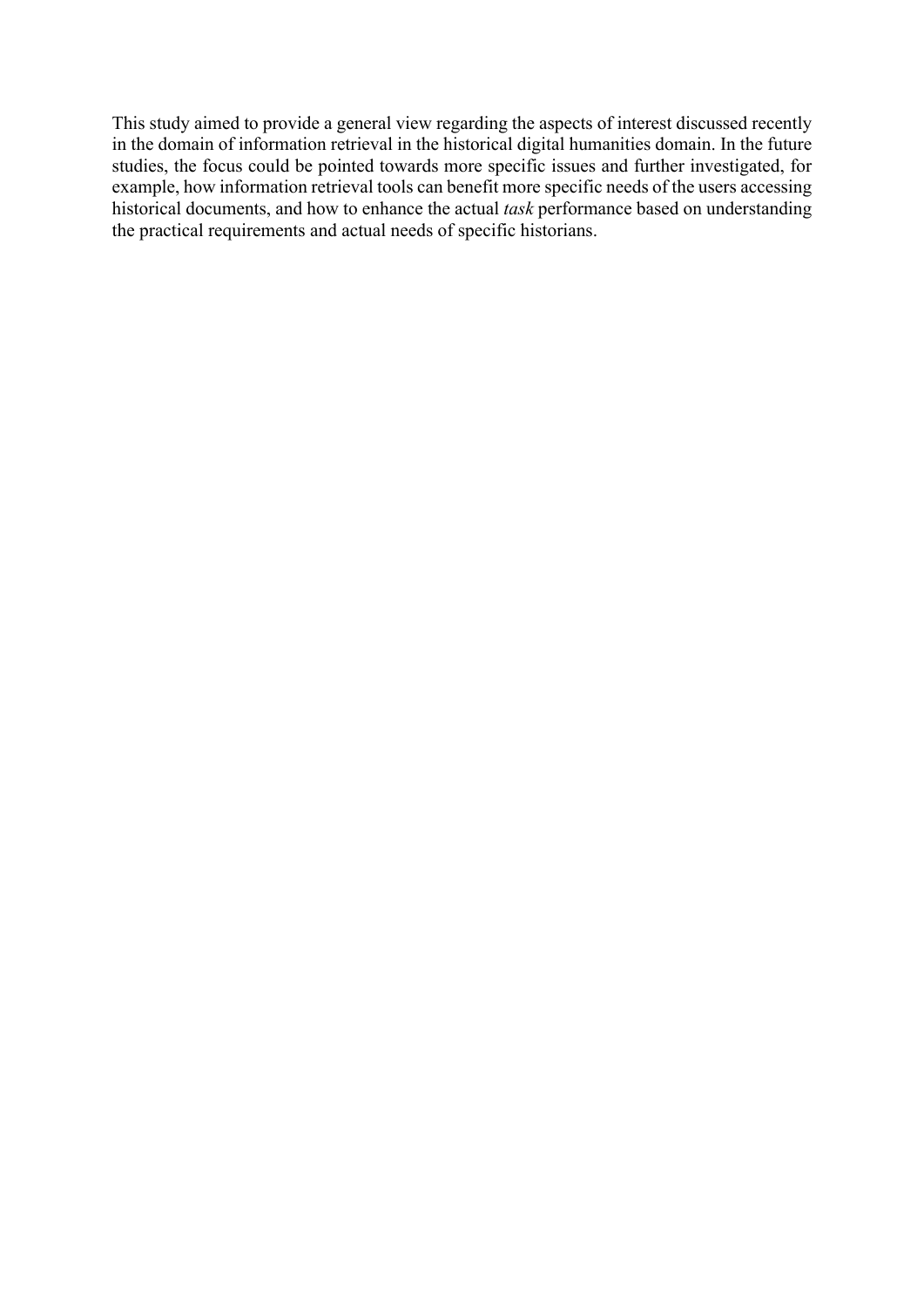#### **References**

- Anderson, I. G. (2004). Are You Being Served? Historians and the Search for Primary Sources. Archivaria, 58(0). https://archivaria.ca/index.php/archivaria/article/view/12479
- Beatrice, A., Grover, C., Oberlander, J., Thomson, T., Anderson, M., Loxley, J., Hinrichs, U., & Zhou, K. (2017). Palimpsest: Improving assisted curation of loco-specific literature. *Digital Scholarship in the Humanities,* 32(suppl\_1), i4–i16. https://doi.org/10.1093/llc/fqw050
- Case, D. O. (1991). Conceptual organization and retrieval of text by historians: The role of memory and metaphor. *Journal of the American Society for Information Science,* 42(9), 657–668. https://doi.org/10.1002/(SICI)1097-4571(199110)42:9<657::AID-ASI4>3.0.CO;2-7
- Clifford, J., Alex, B., Coates, C. M., Klein, E., & Watson, A. (2016). Geoparsing history: Locating commodities in ten million pages of nineteenth-century sources. *Historical Methods: A Journal of Quantitative and Interdisciplinary History,* 49(3), 115–131. https://doi.org/10.1080/01615440.2015.1116419
- Cole, C., & Leide, J. E. (2003). Using the user's mental model to guide the integration of information space into information need. *Journal of the American Society for Information Science and Technology,* 54(1), 39–46. https://doi.org/10.1002/asi.10172
- Coleman, A. S. (2006). William Stetson Merrill and bricolage for information studies. *Journal of Documentation,* 62(4), 462–481. https://doi.org/10.1108/00220410610673855
- Erjavec, T. (2015). The IMP historical Slovene language resources. *Language Resources and Evaluation,* 49(3), 753–775. https://doi.org/10.1007/s10579-015-9294-7
- Fink, A. (2005). *Conducting Research Literature Reviews: From the Internet to Paper.* SAGE.
- Garfield, E. (2009). From Citation Indexes to Informetrics: Is the Tail Now Wagging the Dog ? *Libri,* 48(2), 67–80. https://doi.org/10.1515/libr.1998.48.2.67
- Gregory, I., & Schwartz, R. M. (2009). National Historical Geographical Information System as a tool for historical research: Population and railways in Wales, 1841–1911. *International Journal of Humanities and Arts Computing,* 3(1–2), 143–161. https://doi.org/10.3366/ijhac.2009.0013
- Heuser, R., & Le-Khac, L. (2011). Learning to Read Data: Bringing out the Humanistic in the *Digital Humanities*. Victorian Studies, 54(1), 79–86.
- Hinrichs, U., Alex, B., Clifford, J., Watson, A., Quigley, A., Klein, E., & Coates, C. M. (2015). Trading Consequences: A Case Study of Combining Text Mining and Visualization to Facilitate Document Exploration. *Digital Scholarship in the Humanities,* 30(suppl\_1), i50–i75. https://doi.org/10.1093/llc/fqv046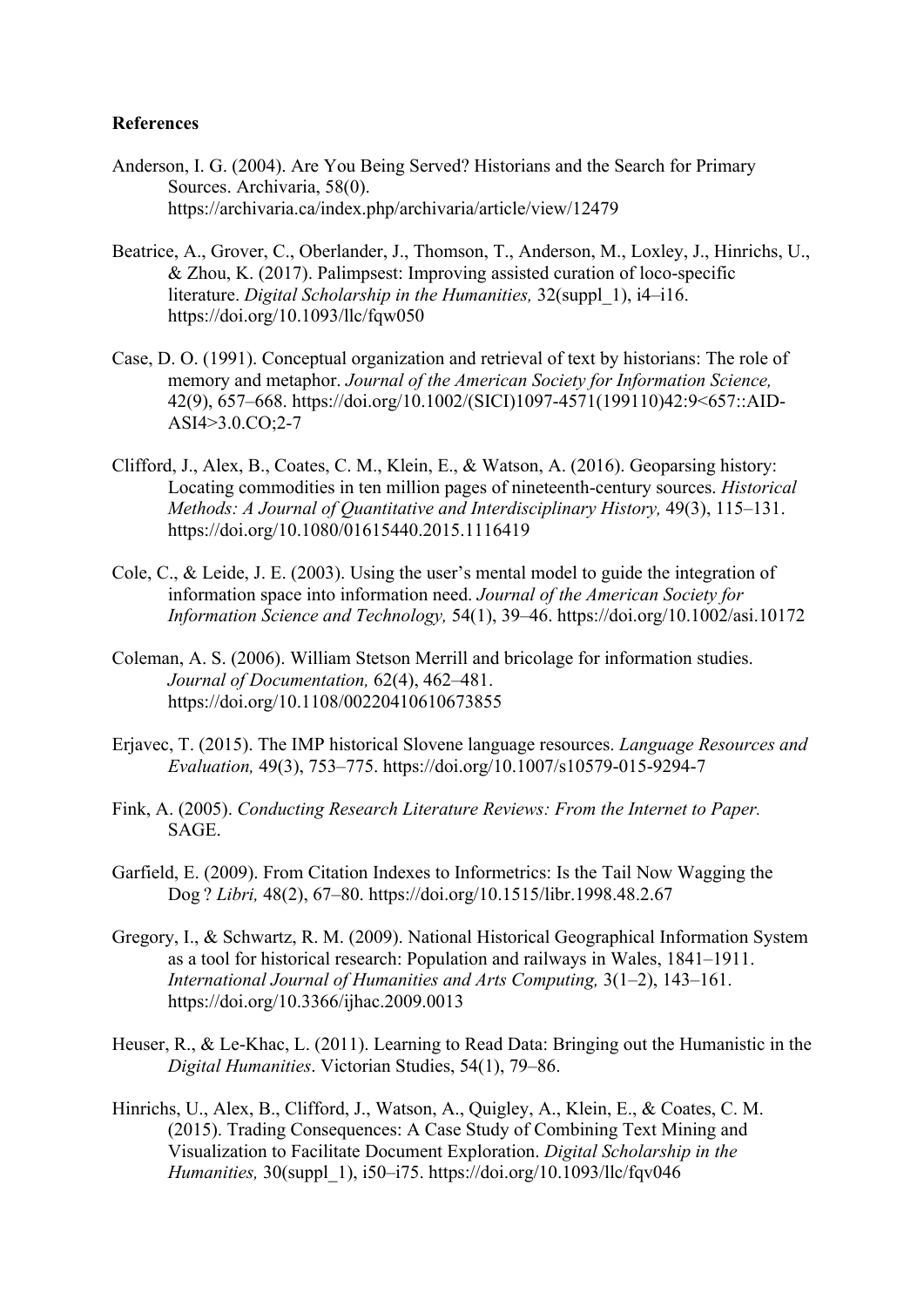- Huang, X., & Soergel, D. (2006). *An evidence perspective on topical relevance types and its implications for exploratory and task-based retrieval* [Text]. http://www.informationr.net/ir/12-1/paper281.html
- Isoda, Y., Tsukamoto, A., Kosaka, Y., Okumura, T., Sawai, M., Yano, K., Nakata, S., & Tanaka, S. (2009). Reconstruction of Kyoto of the Edo era based on arts and historical documents: 3D urban model based on historical GIS data. *International Journal of Humanities and Arts Computing,* 3(1–2), 21–38. https://doi.org/10.3366/ijhac.2009.0007
- Jänicke, S., Geßner, A., Franzini, G., Terras, M., Mahony, S., & Scheuermann, G. (2015). TRAViz: A Visualization for Variant Graphs. *Digital Scholarship in the Humanities,* 30(suppl\_1), i83–i99. https://doi.org/10.1093/llc/fqv049
- Jarlbrink, J., & Snickars, P. (2017). Cultural heritage as digital noise: Nineteenth century newspapers in the digital archive. *Journal of Documentation,* 73(6), 1228–1243. https://doi.org/10.1108/JD-09-2016-0106
- Järvelin, A., Keskustalo, H., Sormunen, E., Saastamoinen, M., & Kettunen, K. (2016). Information Retrieval from Historical Newspaper Collections in Highly Inflectional Languages: A Query Expansion Approach. J. Assoc. *Inf. Sci. Technol.,* 67(12), 2928– 2946. https://doi.org/10.1002/asi.23379
- Joint, N. (2009). The Google Book settlement and academic libraries. *Library Review,* 58(5), 333–340. https://doi.org/10.1108/00242530910961756
- Jones, G., Collier, N., Sakai, T., Sumita, K., & Hirakawa, H. (2001). A Framework for Cross-Language Information Access: Application to English and Japanese. *Computers and the Humanities,* 35(4), 371–388. https://doi.org/10.1023/A:1011851209975
- Kelly, D., & Sugimoto, C. R. (2013). A systematic review of interactive information retrieval evaluation studies, 1967–2006. *Journal of the American Society for Information Science and Technology,* 64(4), 745–770. https://doi.org/10.1002/asi.22799
- Kemp, K. K. (2009). What can GIS offer history? *International Journal of Humanities and Arts Computing,* 3(1–2), 15–19. https://doi.org/10.3366/ijhac.2009.0006
- Kettunen, K., Mäkelä, E., Ruokolainen, T., Kuokkala, J., & Löfberg, L. (2016). Old Content and Modern Tools—Searching Named Entities in a Finnish OCRed Historical Newspaper Collection 1771-1910. ArXiv:1611.02839 [Cs]. http://arxiv.org/abs/1611.02839
- Kramer, H. (Henk), Mücher, C. A. (Sander), & Hazeu, G. W. (Gerard). (2011). Historical land use databases: A new layer of information for geographical research. *International Journal of Humanities and Arts Computing,* 5(1), 41–58. https://doi.org/10.3366/ijhac.2011.0020
- Kunz, A. (2007). Fusing Time and Space: The Historical Information System HGIS Germany. *International Journal of Humanities and Arts Computing,* 1(2), 111–122. https://doi.org/10.3366/E1753854808000219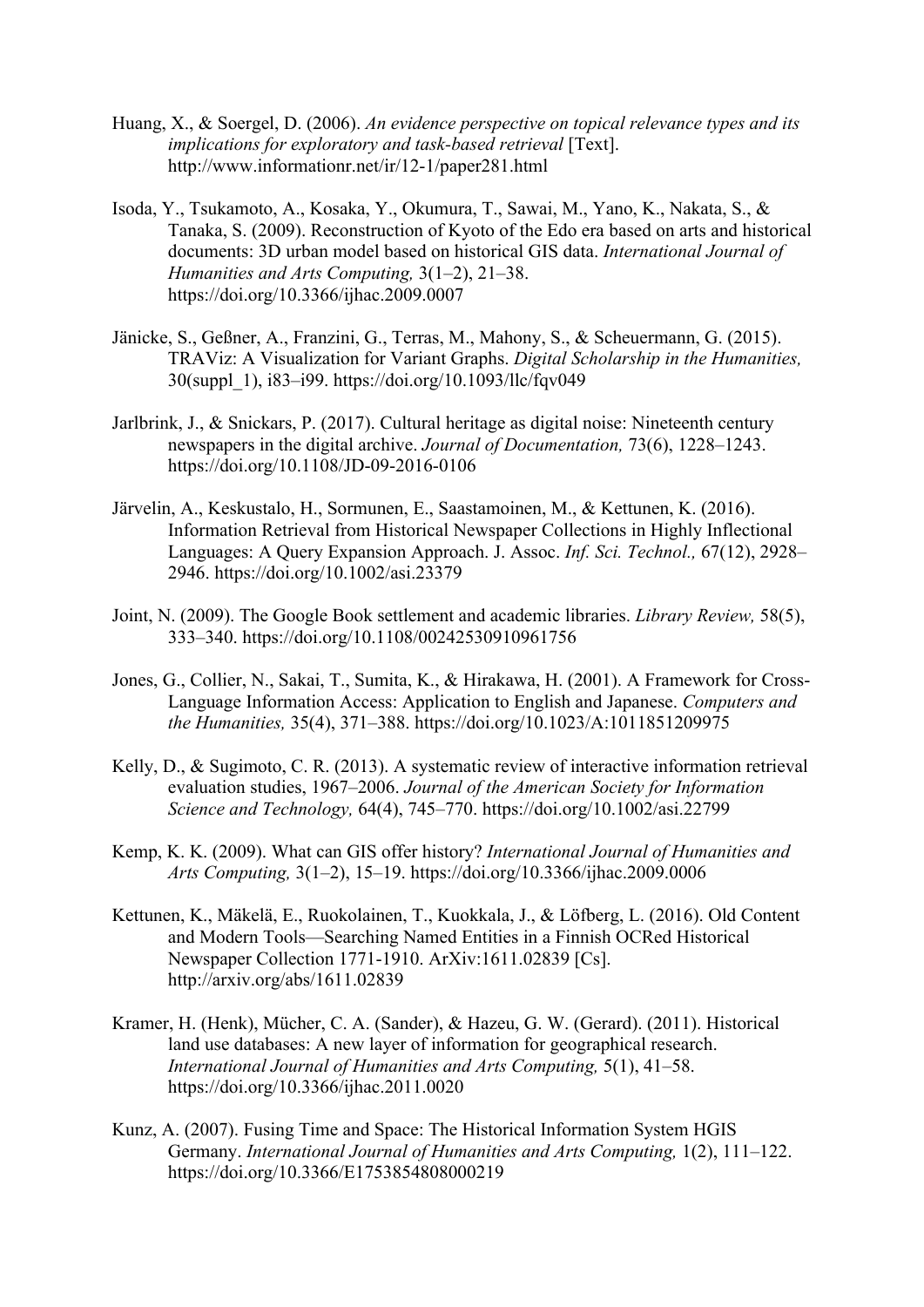- Lifante, M. P. A., & Madrid, F. J. M. (2015). Enhancing OPAC Records: Evaluating and Fitting Within Cataloguing Standards a New Proposal of Description Parameters for Historical Astronomical Resources. *Library Resources & Technical Services,* 59(4), 140–161. https://doi.org/10.5860/lrts.59n4.140
- Lin, C.-H., Hong, J.-S., & Doerr, M. (2008). Issues in an inference platform for generating deductive knowledge: A case study in cultural heritage digital libraries using the CIDOC *CRM (Vol. 8)*. https://doi.org/10.1007/s00799-008-0034-0
- Mackenzie, E. S., McLaughlin, J., Moore, T. K., & Rogers, K. M. (2009). Digitising the Middle Ages: The experience of the 'Lands of the Normans' project. *International Journal of Humanities and Arts Computing,* 3(1–2), 127–142. https://doi.org/10.3366/ijhac.2009.0012
- Matei, S. A. (2009). Visible Past: A location and attention aware learning and discovery environment for digital humanities. *International Journal of Humanities and Arts Computing,* 3(1–2), 163–174. https://doi.org/10.3366/ijhac.2009.0014
- McEathron, S. R. (2002). Cartographic Materials as Works. *Cataloging & Classification Quarterly,* 33(3–4), 181–191. https://doi.org/10.1300/J104v33n03\_09
- Mizzaro, S. (1997). Relevance: The whole history. *Journal of the American Society for Information Science,* 48(9), 810–832. https://doi.org/10.1002/(SICI)1097- 4571(199709)48:9<810::AID-ASI6>3.0.CO;2-U
- Othman, R., & Salahuddin, A. A. (2015). Relevance status value model of Index Islamicus on Islamic History and Civilizations. *International Journal of Web Information Systems,* 11(1), 54–86. https://doi.org/10.1108/IJWIS-06-2014-0024
- Petrelli, D., & Clough, P. (2012). Analysing user's queries for cross-language image retrieval from digital library collections. *The Electronic Library,* 30(2), 197–219. https://doi.org/10.1108/02640471211221331
- Porter, M. F. (2006). *An algorithm for suffix stripping. Program,* 40(3), 211–218. https://doi.org/10.1108/00330330610681286
- Read, R., Taithe, B., & Ginty, R. M. (2016). Data hubris? Humanitarian information systems and the mirage of technology. *Third World Quarterly,* 37(8), 1314–1331. https://doi.org/10.1080/01436597.2015.1136208
- Rodríguez, E. E., Alonso Lifante, M. P., Molero, F. J., & Randazzo, D. (2017). Advocating for a change of approach in the development of metadata standards: *Historical celestial cartography as a specialization example (Vol. 8)*. https://doi.org/10.4403/jlis.it-12398
- Saiti, A., & Prokopiadou, G. (2008). Post-graduate students and learning environments: Users' perceptions regarding the choice of information sources. *International Information & Library Review,* 40(2), 94–103. https://doi.org/10.1080/10572317.2008.10762767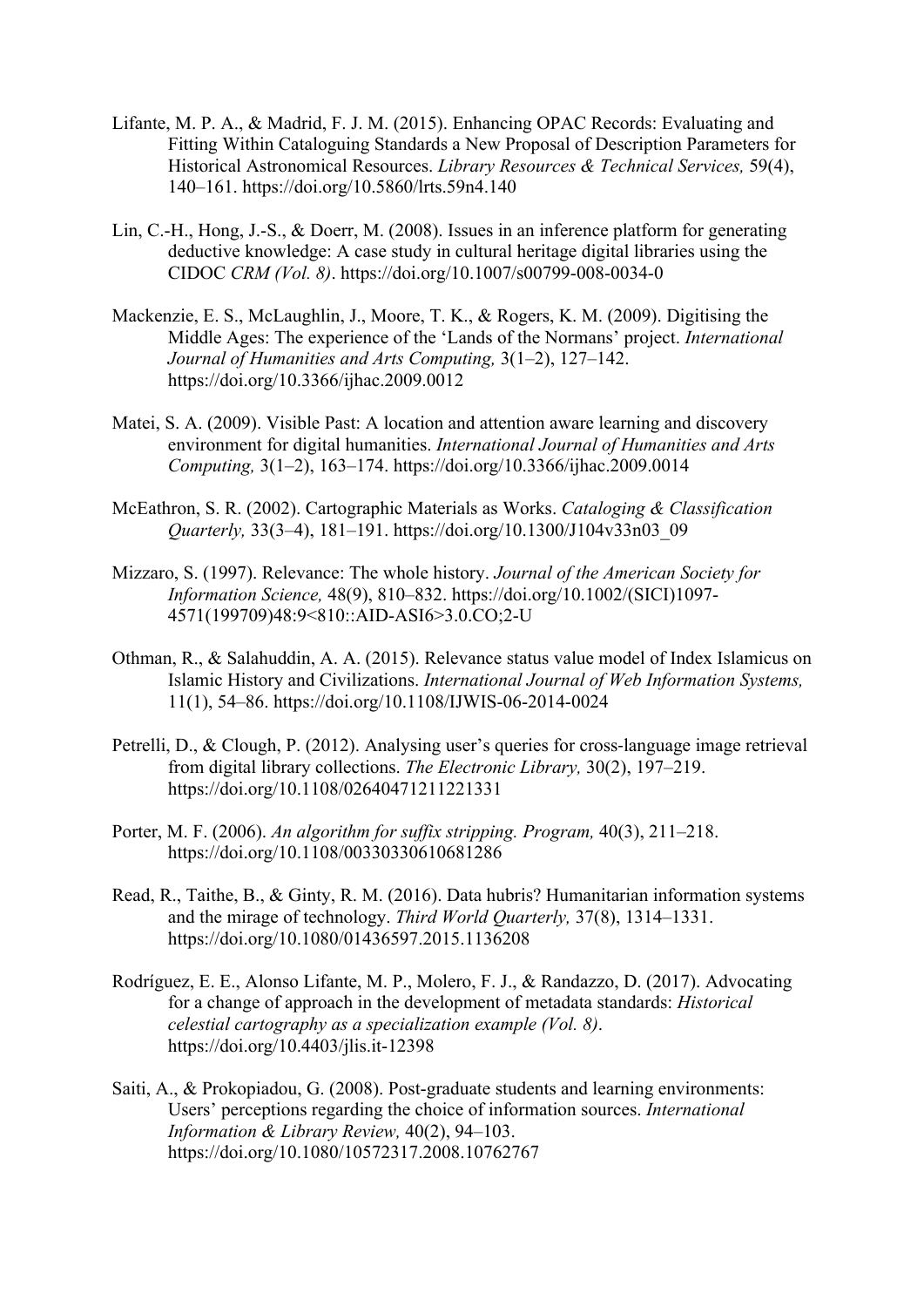- Saracevic, T. (2008). *Effects of Inconsistent Relevance Judgments on Information Retrieval Test Results: A Historical Perspective*. https://www.ideals.illinois.edu/handle/2142/9492
- Schwartz, R. M. (2015). Digital Partnership: Combining Text Mining and GIS in a Spatial History of Sea Fishing in the United Kingdom, 1860 to 1900. *International Journal of Humanities and Arts Computing,* 9(1), 36–56. https://doi.org/10.3366/ijhac.2015.0137
- Shabajee, P., McBride, B., Steer, D., & Reynolds, D. (2006). A prototype Semantic Webbased digital content exchange for schools in Singapore. *British Journal of Educational Technology,* 37(3), 461–477. https://doi.org/10.1111/j.1467- 8535.2006.00616.x
- Smiraglia, R. (2003). *The History of "The Work" in the Modern Catalog (Vol. 35).*  https://doi.org/10.1300/J104v35n03\_13
- Steiner, E., & Koch, C. (2015). A Digital Archive of Cultural Heritage Objects: Standardized Metadata and Annotation Categories. *New Review of Information Networking, 20(1– 2), 255–260.* https://doi.org/10.1080/13614576.2015.1112171
- Suter, W. (2012). *Qualitative data, analysis, and design. Introduction to Educational Research,* 342–386. https://doi.org/10.4135/9781483384443.n12
- Thiel, U., Brocks, H., Frommholz, I., Dirsch-Weigand, A., Keiper, J., Stein, A., & Neuhold, E. J. (2004). COLLATE – A collaboratory supporting research on historic European films. *International Journal on Digital Libraries,* 4(1), 8–12. https://doi.org/10.1007/s00799-003-0069-1
- Ullyot, M. (2014). *Augmented Criticism, Extensible Archives, and the Progress of Renaissance Studies. Renaissance and Reformation / Renaissance et Réforme*, 37(4), 179–193.
- Uzwyshyn, R. (2007). Multimedia visualization and interactive systems: Drawing board possibilities and server realities – a Cuban Rafter Paradigm Case. *Library Hi Tech,* 25(3), 379–386. https://doi.org/10.1108/07378830710820952
- Webb, S., Kiefer, C., Jackson, B., Baker, J., & Eldridge, A. (2017). Mining Oral History Collections Using Music Information Retrieval Methods. *Music Reference Services Quarterly,* 20(3–4), 168–183. https://doi.org/10.1080/10588167.2017.1404307
- Wettlaufer, J., Johnson, C., Scholz, M., Fichtner, M., & Thotempudi, S. G. (2015). Semantic Blumenbach: Exploration of Text–Object Relationships with Semantic Web Technology in the History of Science. *Digital Scholarship in the Humanities,* 30(suppl\_1), i187–i198. https://doi.org/10.1093/llc/fqv047
- Wiesman, F., van den Herik, H. J., & Hasman, A. (2004). Information Retrieval by Metabrowsing: Research Articles. *J. Am. Soc. Inf. Sci. Technol.,* 55(7), 565–578. https://doi.org/10.1002/asi.v55:7